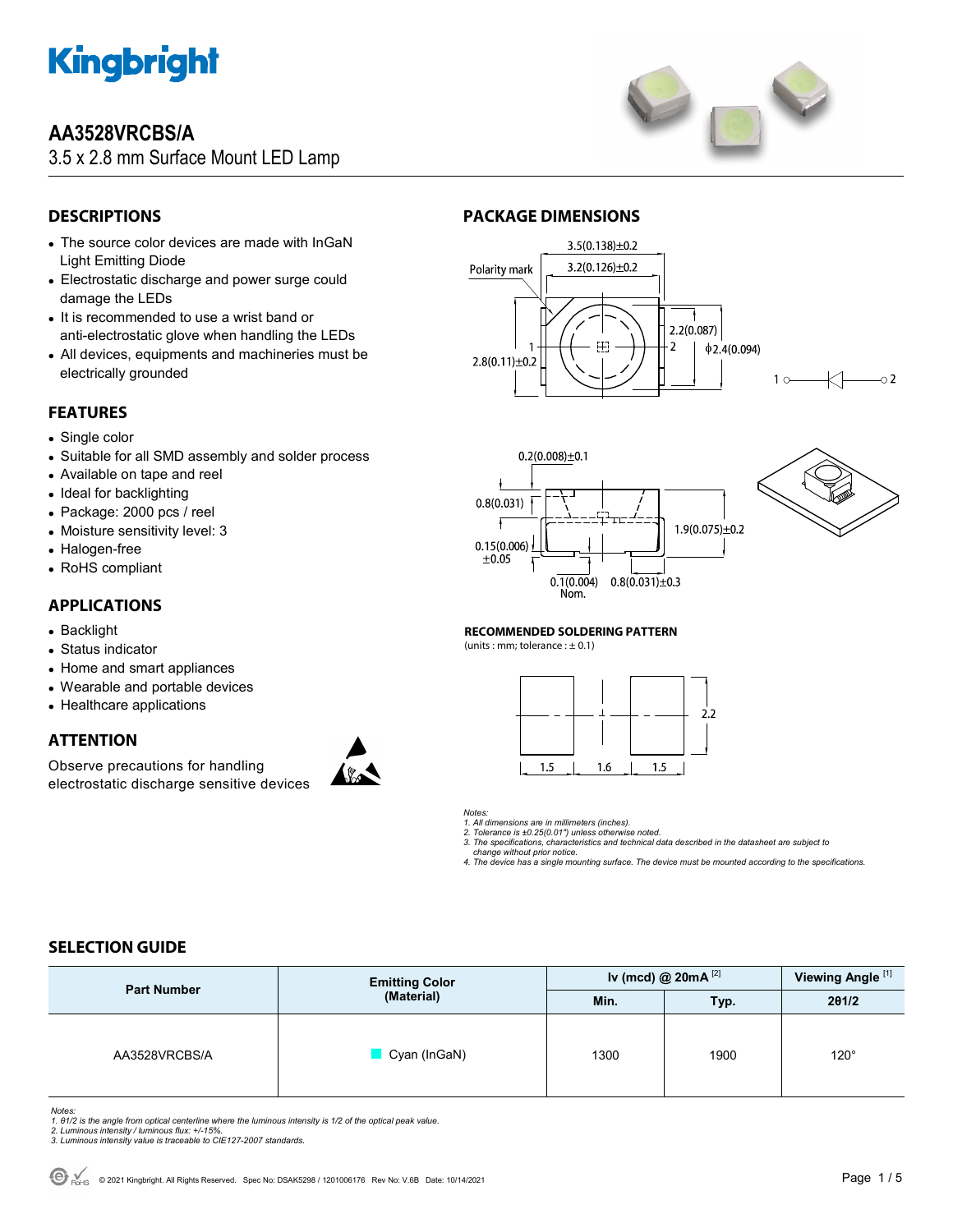## **ELECTRICAL / OPTICAL CHARACTERISTICS at TA=25°C**

| <b>Parameter</b>                           |                      | <b>Emitting Color</b> | Value                    |                          | Unit |  |
|--------------------------------------------|----------------------|-----------------------|--------------------------|--------------------------|------|--|
|                                            | Symbol               |                       | Typ.                     | Max.                     |      |  |
| Chromaticity Coordinates x<br>$I_F = 20mA$ | $x^{[1]}$            | Cyan                  | 0.19                     | $\overline{\phantom{a}}$ |      |  |
| Chromaticity Coordinates y<br>$I_F = 20mA$ | $V^{[1]}$            | Cyan                  | 0.37                     | $\overline{\phantom{a}}$ |      |  |
| Capacitance                                | C                    | Cyan                  | 100                      | $\overline{\phantom{0}}$ | pF   |  |
| Forward Voltage $I_F$ = 20mA               | $V_F$ <sup>[2]</sup> | Cyan                  | 3.3                      | 4.0                      | ν    |  |
| Reverse Current ( $V_R$ = 5V)              | l <sub>R</sub>       | Cyan                  | $\overline{\phantom{0}}$ | 50                       | μA   |  |

*Notes:* 

1. Measurement tolerance of the chromaticity coordinates is ±0.01.<br>2. Forward voltage: ±0.1V.<br>3. Excess driving current and / or operating temperature higher than recommended conditions may result in severe light degradati

### **ABSOLUTE MAXIMUM RATINGS at T<sub>A</sub>=25°C**

| <b>Parameter</b>                        | Symbol                  | <b>Value</b>   | Unit        |
|-----------------------------------------|-------------------------|----------------|-------------|
| <b>Power Dissipation</b>                | $P_D$                   | 120            | mW          |
| Reverse Voltage                         | $V_R$                   | 5              | V           |
| Junction Temperature                    | $T_j$                   | 100            | °C          |
| <b>Operating Temperature</b>            | $T_{op}$                | $-40$ to $+85$ | °C          |
| Storage Temperature                     | $T_{\text{stg}}$        | $-40$ to $+85$ | $^{\circ}C$ |
| DC Forward Current                      | IF.                     | 30             | mA          |
| <b>Peak Forward Current</b>             | $I_{FM}$ <sup>[1]</sup> | 100            | mA          |
| Electrostatic Discharge Threshold (HBM) |                         | 250            | $\vee$      |

Notes:<br>1. 1/10 Duty Cycle, 0.1ms Pulse Width.<br>2. Relative humidity levels maintained between 40% and 60% in production area are recommended to avoid the build-up of static electricity – Ref JEDEC/JESD625-A and JEDEC/J-STD-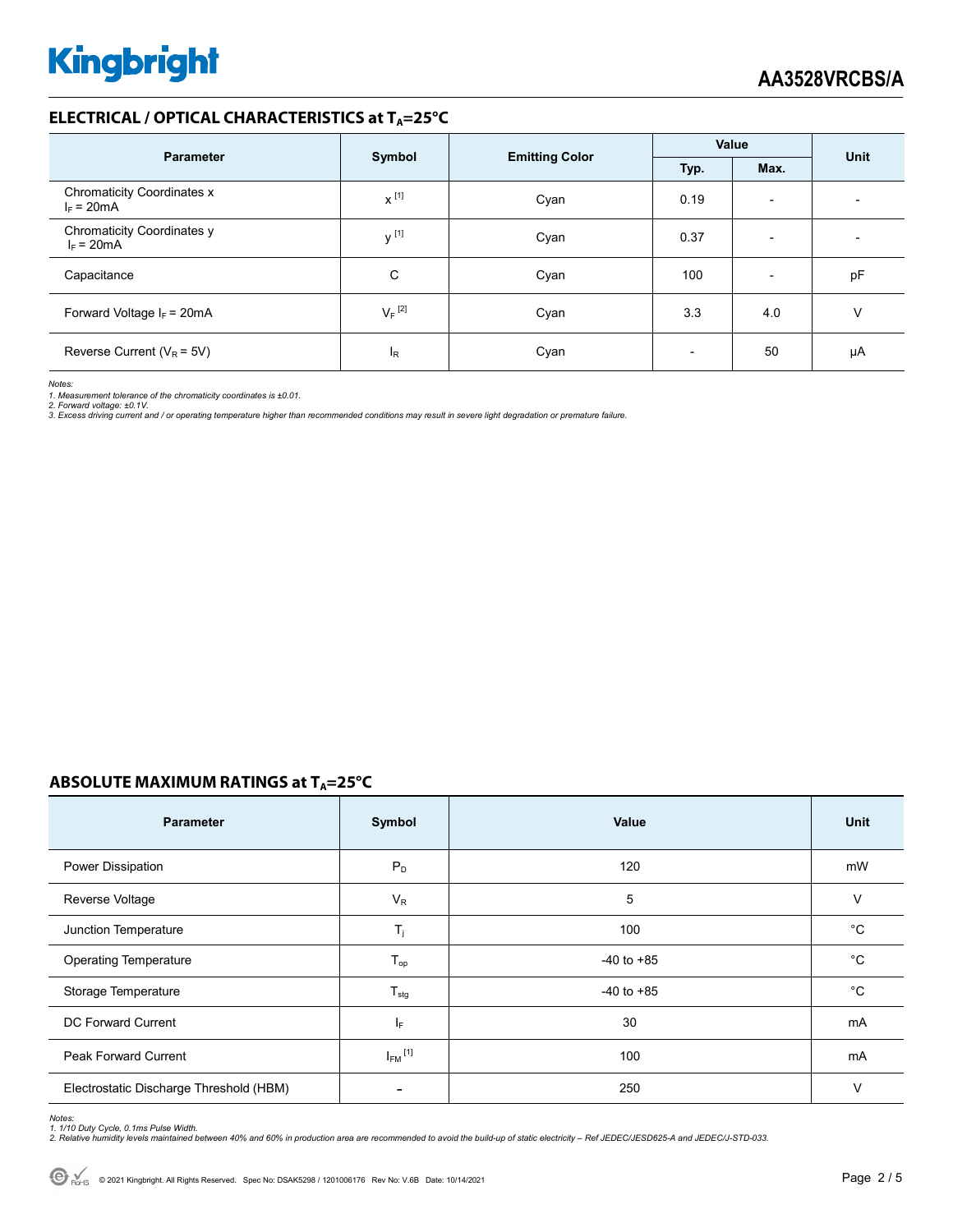# **Kingbright**

## **TECHNICAL DATA**

### **SPATIAL DISTRIBUTION**



# **CYAN**



#### **CIE CHROMATICITY DIAGRAM**



|                 | x      | V      |                 | x      | у      |
|-----------------|--------|--------|-----------------|--------|--------|
| CA1             | 0.2016 | 0.5221 | CB <sub>1</sub> | 0.1894 | 0.4206 |
|                 | 0.1973 | 0.4868 |                 | 0.1856 | 0.3897 |
|                 | 0.2152 | 0.4744 |                 | 0.2032 | 0.3794 |
|                 | 0.2195 | 0.5089 |                 | 0.2070 | 0.4097 |
| CA <sub>2</sub> | 0.1973 | 0.4868 | CB <sub>2</sub> | 0.1856 | 0.3897 |
|                 | 0.1933 | 0.4530 |                 | 0.1821 | 0.3601 |
|                 | 0.2110 | 0.4413 |                 | 0.1996 | 0.3505 |
|                 | 0.2152 | 0.4744 |                 | 0.2032 | 0.3794 |
| CA <sub>3</sub> | 0.1933 | 0.4530 | CB <sub>3</sub> | 0.1821 | 0.3601 |
|                 | 0.1894 | 0.4206 |                 | 0.1786 | 0.3318 |
|                 | 0.2070 | 0.4097 |                 | 0.1961 | 0.3228 |
|                 | 0.2110 | 0.4413 |                 | 0.1996 | 0.3505 |

*Notes: Shipment may contain more than one chromaticity regions. Orders for single chromaticity region are generally not accepted. Measurement tolerance of the chromaticity coordinates is ±0.01.*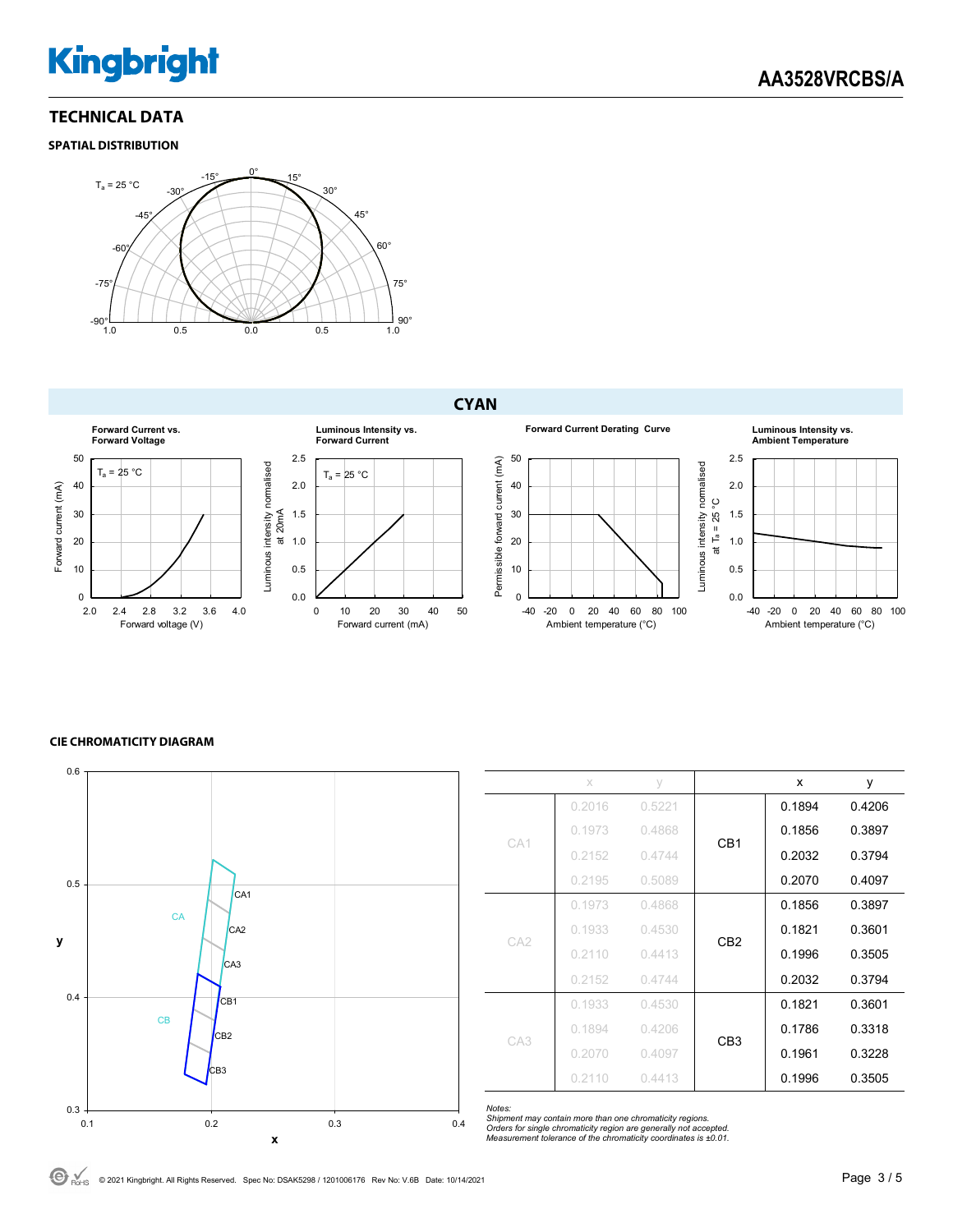# **Kingbright**

#### **REFLOW SOLDERING PROFILE for LEAD-FREE SMD PROCESS**

#### **TAPE SPECIFICATIONS** (units : mm)



#### *Notes:*

*1. Don't cause stress to the LEDs while it is exposed to high temperature. 2. The maximum number of reflow soldering passes is 2 times.* 

*3. Reflow soldering is recommended. Other soldering methods are not recommended as they might cause damage to the product.* 



**REEL DIMENSION** (units : mm)



### **HANDLING PRECAUTIONS**

Compare to epoxy encapsulant that is hard and brittle, silicone is softer and flexible. Although its characteristic significantly reduces thermal stress, it is more susceptible to damage by external mechanical force. As a result, special handling precautions need to be observed during assembly using silicone encapsulated LED products. Failure to comply might lead to damage and premature failure of the LED.

1. Handle the component along the side surfaces by using forceps or appropriate tools.



2. Do not directly touch or handle the silicone lens surface. It may damage the internal circuitry.



- 4-1. The inner diameter of the SMD pickup nozzle should not exceed the size of the LED to prevent air leaks.
- 4-2. A pliable material is suggested for the nozzle tip to avoid scratching or damaging the LED surface during pickup.
- 4-3. The dimensions of the component must be accurately programmed in the pick-and-place machine to insure precise pickup and avoid damage during production.
- 5. As silicone encapsulation is permeable to gases, some corrosive substances such as H2S might corrode silver plating of leadframe. Special care should be taken if an LED with silicone encapsulation is to be used near such substances.

3. Do not stack together assembled PCBs containing exposed LEDs. Impact may scratch the silicone lens or damage the internal circuitry.